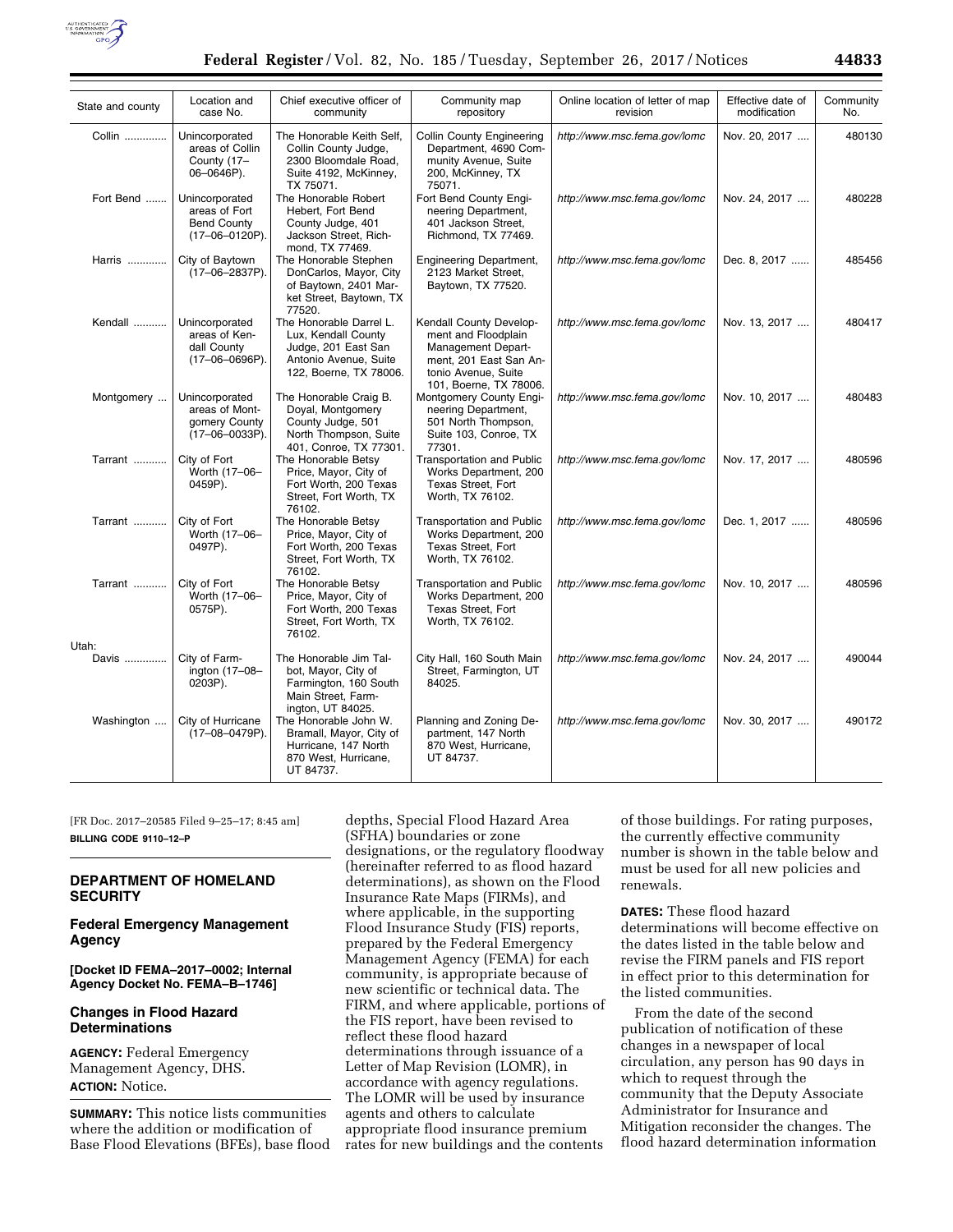may be changed during the 90-day period.

**ADDRESSES:** The affected communities are listed in the table below. Revised flood hazard information for each community is available for inspection at both the online location and the respective community map repository address listed in the table below. Additionally, the current effective FIRM and FIS report for each community are accessible online through the FEMA Map Service Center at

*[www.msc.fema.gov](http://www.msc.fema.gov)* for comparison. Submit comments and/or appeals to the Chief Executive Officer of the community as listed in the table below. **FOR FURTHER INFORMATION CONTACT:** Rick Sacbibit, Chief, Engineering Services Branch, Federal Insurance and Mitigation Administration, FEMA, 400 C Street SW., Washington, DC 20472, (202) 646–7659, or (email) *[patrick.sacbibit@fema.dhs.gov;](mailto:patrick.sacbibit@fema.dhs.gov)* or visit the FEMA Map Information eXchange (FMIX) online at *[www.floodmaps.fema.](http://www.floodmaps.fema.gov/fhm/fmx_main.html) [gov/fhm/fmx](http://www.floodmaps.fema.gov/fhm/fmx_main.html)*\_*main.html.* 

**SUPPLEMENTARY INFORMATION:** The specific flood hazard determinations are not described for each community in

this notice. However, the online location and local community map repository address where the flood hazard determination information is available for inspection is provided.

Any request for reconsideration of flood hazard determinations must be submitted to the Chief Executive Officer of the community as listed in the table below.

The modifications are made pursuant to section 201 of the Flood Disaster Protection Act of 1973, 42 U.S.C. 4105, and are in accordance with the National Flood Insurance Act of 1968, 42 U.S.C. 4001 *et seq.,* and with 44 CFR part 65.

The FIRM and FIS report are the basis of the floodplain management measures that the community is required either to adopt or to show evidence of having in effect in order to qualify or remain qualified for participation in the National Flood Insurance Program (NFIP).

These flood hazard determinations, together with the floodplain management criteria required by 44 CFR 60.3, are the minimum that are required. They should not be construed to mean that the community must change any

existing ordinances that are more stringent in their floodplain management requirements. The community may at any time enact stricter requirements of its own or pursuant to policies established by other Federal, State, or regional entities. The flood hazard determinations are in accordance with 44 CFR 65.4.

The affected communities are listed in the following table. Flood hazard determination information for each community is available for inspection at both the online location and the respective community map repository address listed in the table below. Additionally, the current effective FIRM and FIS report for each community are accessible online through the FEMA Map Service Center at

*[www.msc.fema.gov](http://www.msc.fema.gov)* for comparison.

(Catalog of Federal Domestic Assistance No. 97.022, ''Flood Insurance.'')

Dated: August 25, 2017.

### **Roy E. Wright,**

*Deputy Associate Administrator for Insurance and Mitigation, Department of Homeland Security, Federal Emergency Management Agency.* 

| State and county            | Location and<br>case No.                                           | Chief executive officer of<br>community                                                                                                                  | Community map<br>repository                                                                                               | Online location of letter of map<br>revision | Effective date of<br>modification | Community<br>No. |
|-----------------------------|--------------------------------------------------------------------|----------------------------------------------------------------------------------------------------------------------------------------------------------|---------------------------------------------------------------------------------------------------------------------------|----------------------------------------------|-----------------------------------|------------------|
| California: River-<br>side. | Unincorporated<br>Areas of River-<br>side County<br>(17-09-1375P). | The Honorable John F.<br>Tavaglione, Chairman,<br>Board of Supervisors,<br>Riverside County, 4080<br>Lemon Street, 5th<br>Floor, Riverside, CA<br>92501. | Riverside County, Flood<br>Control and Water Con-<br>servation District, 1995<br>Market Street, River-<br>side, CA 92501. | http://www.msc.fema.gov/lomc                 | Nov. 29, 2017                     | 060245           |
| Florida:                    |                                                                    |                                                                                                                                                          |                                                                                                                           |                                              |                                   |                  |
| St. Johns                   | Unincorporated<br>Areas of St.<br>Johns County<br>(17-04-3359P).   | Mr. Michael D. Wanchick,<br>County Administrator,<br>St. Johns County, 500<br>San Sebastian View,<br>St. Augustine, FL<br>32084.                         | St. Johns County Admin-<br>istration Building, 4020<br>Lewis Speedway, St.<br>Augustine, FL 32084.                        | http://www.msc.fema.gov/lomc                 | Nov. 27, 2017                     | 125147           |
| St. Johns                   | Unincorporated<br>Areas of St.<br>Johns County<br>(17-04-3769P).   | The Honorable James K.<br>Johns, Chairman, St.<br>Johns County Board of<br>Commissioners, 500<br>San Sebastian View,<br>St. Augustine, FL<br>32084.      | St. Johns County Admin-<br>istration Building, 4020<br>Lewis Speedway, St.<br>Augustine, FL 32084.                        | http://www.msc.fema.gov/lomc                 | Dec. 6, 2017                      | 125147           |
| Kansas:                     |                                                                    |                                                                                                                                                          |                                                                                                                           |                                              |                                   |                  |
| Johnson                     | City of Leawood<br>$(17-07-1313P)$ .                               | The Honorable Peggy J.<br>Dunn, Mayor, City of<br>Leawood, Leawood City<br>Hall, 4800 Town Center<br>Drive, Leawood, KS<br>66211.                        | City Hall, 4800 Town<br>Center Drive, Leawood,<br>KS 66211.                                                               | http://www.msc.fema.gov/lomc                 | Nov. 15, 2017                     | 200167           |
| Johnson                     | City of Olathe<br>$(17-07-1191P)$ .                                | The Honorable Michael<br>Copeland, Mayor, City<br>of Olathe, 100 East<br>Santa Fe Street,<br>Olathe, KS 66061.                                           | City Hall, Planning Office,<br>100 East Santa Fe<br>Drive, Olathe, KS<br>66061.                                           | http://www.msc.fema.gov/lomc                 | Nov. 24, 2017                     | 200173           |
| Missouri: St. Louis         | City of Chester-<br>field (17-07-<br>0724P).                       | The Honorable Bob Na-<br>tion, Mayor, City of<br>Chesterfield, 690 Ches-<br>terfield Parkway West,<br>Chesterfield, MO 63017.                            | <b>Chesterfield Municipal</b><br>Court, 690 Chesterfield<br>Parkway West, Ches-<br>terfield, MO 63017.                    | http://www.msc.fema.gov/lomc                 | Nov. 16, 2017                     | 290896           |
| Texas:                      |                                                                    |                                                                                                                                                          |                                                                                                                           |                                              |                                   |                  |